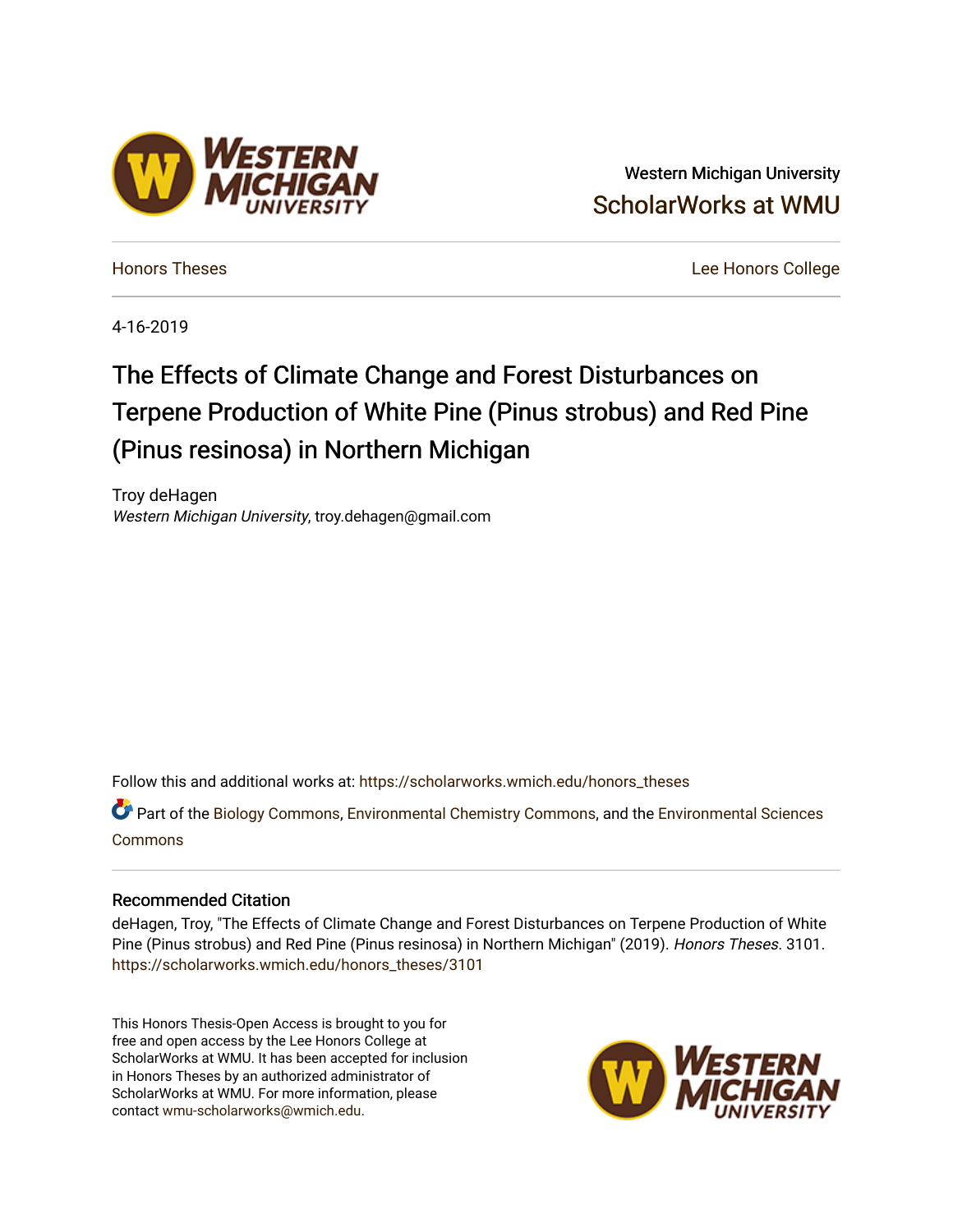

# WESTERN MICHIGAN UNIVERSITY

Undergraduate Honors Thesis

**\_\_\_\_\_\_\_\_\_\_\_\_\_\_\_\_\_\_\_\_\_\_\_\_\_\_\_\_\_\_\_\_\_\_\_\_\_\_\_\_\_\_\_\_\_\_\_\_\_\_\_\_\_\_\_\_\_\_\_\_\_\_\_\_\_\_\_\_\_\_\_\_\_\_\_\_\_\_**

The effects of climate change and forest disturbances on terpene production of white pine (*Pinus strobus*) and red pine (*Pinus resinosa*) in Northern Michigan **\_\_\_\_\_\_\_\_\_\_\_\_\_\_\_\_\_\_\_\_\_\_\_\_\_\_\_\_\_\_\_\_\_\_\_\_\_\_\_\_\_\_\_\_\_\_\_\_\_\_\_\_\_\_\_\_\_\_\_\_\_\_\_\_\_\_\_\_\_\_\_\_\_\_\_\_\_\_**

Author: Troy deHagen

Chairs: Dr. Steve Bertman & Dr. David Karowe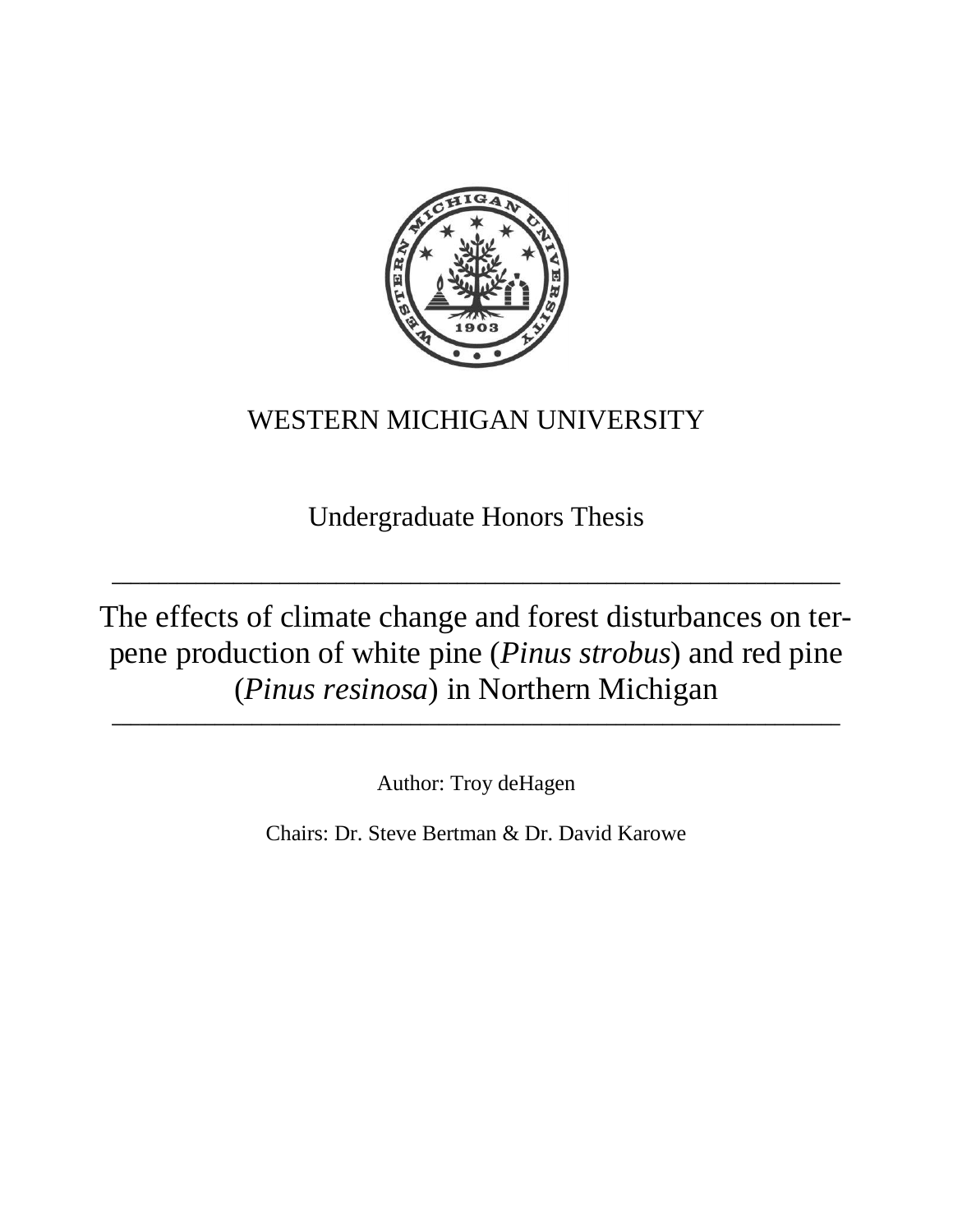#### **Abstract**

The secondary impacts that climate change may have on the interactions between forests and the atmosphere through forest disturbances is of increasing interest as the climate continues to change. Anthropogenic climate change, which is a direct result of coal and fossil fuel emissions, is likely to impact forest ecology through increased temperatures and extreme precipitation events, thus increasing the frequency and severity of climate-induced forest disturbances. Forest disturbances may have a secondary impact on the production and emission of biogenic volatile organic compounds (BVOC) within forests. In the presence of oxides of nitrogen  $(NO_x)$  produced from fossil fuel emissions, BVOC react to produce ozone  $(O_3)$ , a greenhouse gas (GHG) and potent oxidant. Furthermore, in the presence of atmospheric particles,  $O_3$  can interact with the particles to produce smog, thus impacting regional air quality. BVOC produced within forests are responsible for the vast majority (~90%) of VOC emissions in forested regions, with isoprene and terpenes being the most dominant forms. This study looked at the response of white and red pine terpene production to selective and non-selective forest disturbance types. It was found that terpene production in white pine increased with selective forest disturbance and declined over time after a non-selective disturbance. However, in red pine, neither disturbance type was correlated with terpene production. The species-specific terpene production and response to disturbance observed in red and white pine suggest the need for further investigation into the aspects of forest disturbances that elicit a change in terpene production and the underlying physiology within varying tree species.

#### **Introduction**

The impacts of forest disturbances on forest-atmosphere interactions requires a detailed understanding of how disturbances influence chemical production within forests. Forest ecosystems are predicted to experience increased disturbances from extreme weather events caused in part by climate change (Kharin et al., 2013; Wanders et al, 2015). Although healthy forest ecosystems regularly undergo disturbances under natural conditions, the impact that more frequent and severe disturbances will have on the production of volatile organic compounds (VOCs) and their emission from foliage is not well understood. The extent to which any specific forest will experience disturbances is largely dependent on its geographical location, composition, and resiliency to changes in temperature and precipitation (Stevens-Rumann, 2018). Several studies have suggested that forest-atmosphere interactions, such as carbon cycling (Curtis & Gough, 2018), are altered through forest disturbances. A study by Goldstein et al. (2004) suggested that monoterpene emissions in California ponderosa pine were enhanced by forest thinning, a common forest management practice. However, no study thus far has investigated the direct link between forest disturbances and VOC production by individual tree species.

Forest disturbances can be categorized as either selective or non-selective. A selective disturbance disproportionately impacts one or more tree species within a forest. Selective forest disturbances provide the opportunity for disturbanceresilient tree species to thrive, whereas less resilient species succumb to the environmental pressures that are generated. Drivers of selective forest disturbance include increased temperatures, irregular precipitation events, and pest and pathogen outbreaks, which often preferentially parasitize tree species (Seidl, 2017). The impacts of varying degrees of selective disturbance within forests on VOC production in disturbance-resilient tree species can provide valuable information about forest-atmosphere chemistry. Additional to direct changes in VOC production, selective disturbance can also result in a forest compositional change, thus causing changes in the VOC composition of a forest. Non-selective forest disturbances are such that the severity of disturbance within a forest is shared among all tree species within the forest, examples of which include forest fires or clear-cutting. After a non-selective forest disturbance, species composition of a forest is often homogenous and dominated by early successional trees and the transition back to late successional trees can take dozens to hundreds of years depending on the severity of the disturbance and the forest type. The temporal impacts of non-selective disturbances on VOC production and composition has received little attention thus far.

Various biogenic volatile organic compounds (BVOCs) are produced by plants and a variety of purposes have been identified. For example, some serve as chemical defenses, taking part in thermotolerance (Loreto et al., 1998), oxidative tolerance (Loreto & Velikova, 2001), and herbivory defense (Unsicker et al. 2009; Gershenzon & Dudareva, 2007; Schnee et al., 2006). In addition to their physiological role, BVOCs readily diffuse from plant leaf tissue and are emitted into the atmosphere, which impacts regional atmospheric chemistry (Atkinson, 1998; Kesselmeier & Staudt, 1999). Although BVOCs are present in trace amounts in the atmosphere, they are extremely reactive, with lifetimes ranging from minutes to hours (Atkinson, 1998; Guenther, 1995). In the atmosphere, BVOCs react with oxides of nitrogen ( $NO<sub>x</sub> = NO + NO<sub>2</sub>$ ) to produce ozone ( $O<sub>3</sub>$ ) (Atkinson, 1998; Holloway & Wayne, 2010), which influences the oxidizing potential of the troposphere (Arneth et al., 2011; Taraborrelli et al., 2012), acts as a greenhouse gas, and leads to photochemical smog events. Presence of BVOC in the atmosphere can also influence tropospheric carbon monoxide (CO), formaldehyde (HCHO), and peroxyacetylnitrate (PAN) concentrations (Pfister et al. 2008), lead to the formation of secondary organic aerosols (SOAs) (Andreae, 2009; Laothawornkitkul et al., 2009; Ng et al, 2006; Hao et al., 2011), and result in atmospheric nanoparticle formation (Riipinen et al., 2012).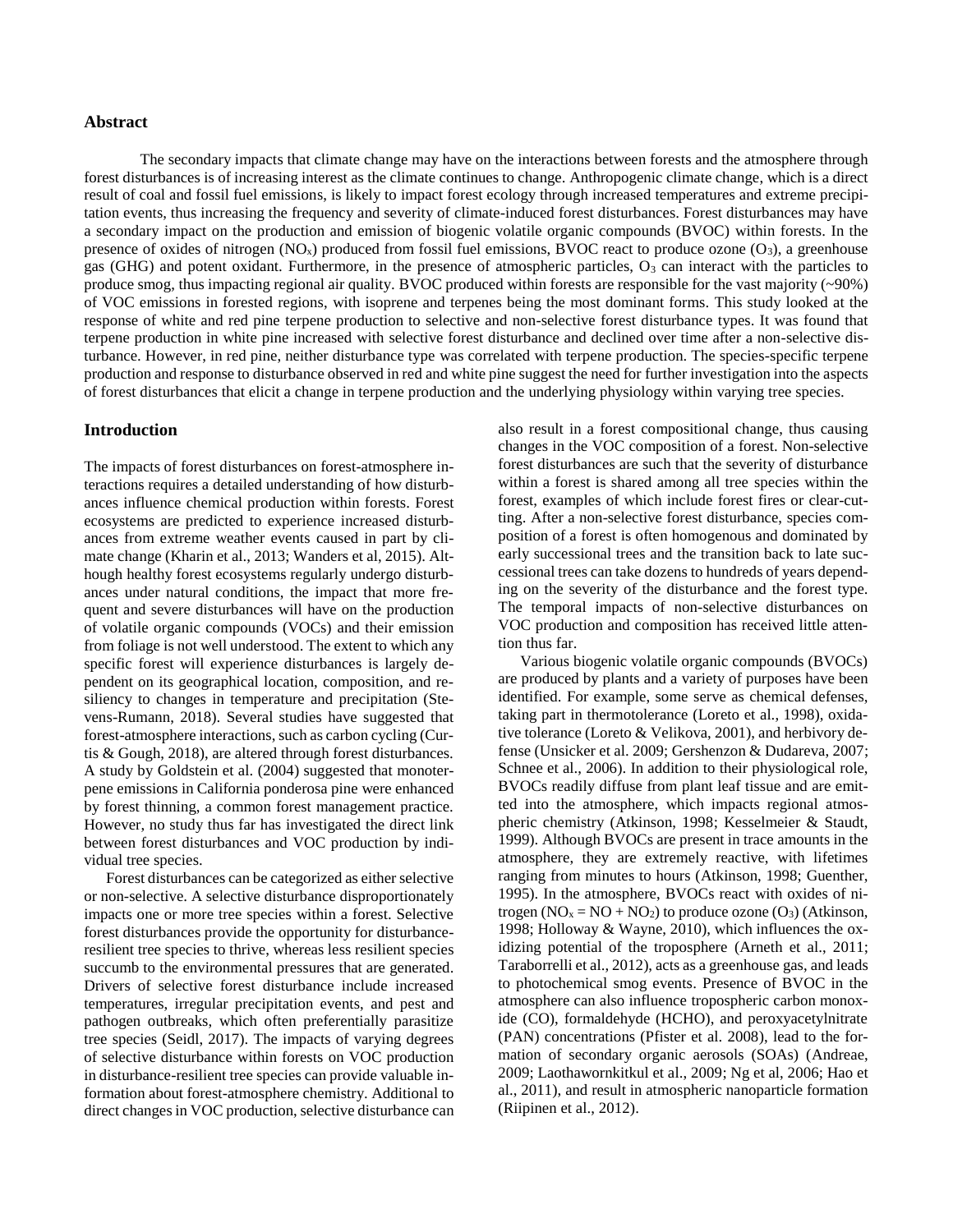The terrestrial biosphere is the largest emitter of BVOCs into the atmosphere, responsible for over 90% of global VOC emissions (Guenther, 1995). The most abundant BVOC emitted from foliage are isoprene (~70%) and terpenes (~24%). Recent modelling of BVOC emissions estimates an annual contribution of 6.6 x  $10^{14}$  g C yr<sup>-1</sup> (Messina, 2016), compared to past estimates of 1.2 x  $10^{15}$  g C yr<sup>-1</sup> (Muller, 1992, Guenther et al., 1995), signifying the evolving knowledge of BVOC production, emissions, and modeling in recent years. The ability to accurately estimate and predict atmospheric BVOC concentrations is difficult because it depends on a thorough understanding of many factors that control BVOC production and emission. Temperature and light variables have been standard in BVOC modelling, but other emission factors and feedback mechanisms are continuously being implemented into newer models.

An analysis of terpene production in two pine species of Northern Michigan in response to selective and non-selective forest disturbances may shed light on the future of terpene emissions in the Midwest and global trends. *Pinus strubus* (white pine) and *Pinus resinosa* (red pine) were chosen for this study, two species prevalent in Michigan. In the temperate forests of North America, pine species are predicted to succeed in future climate scenarios due to their resilience to hotter and dryer conditions and the terpene BVOCs they produce are extremely diverse, providing valuable and novel insight into forest-atmosphere interactions. Needle concentrations are used as a proxy for gas-phase emission as described in (Toma & Bertman, 2012). Using constitutive needle concentrations provides the capability of many rapid measurements across a large area, thus providing the ability to scale measurements from individual stands to forest with more precision.

### **Materials and Methods**

**Study site** Samples were obtained from the University of Michigan Biological Station (UMBS) (45°30'N, 84°42'W) in Pellston, Michigan during the summer of 2018. Four forest sites located within one kilometer of each other with similar soil conditions and tree cover types were sampled. The Ameriflux forest (A) and Riggsville road forest (R) were selected for control sampling of undisturbed white and red pine, respectively. The FASET (F) and experimental burn forests (B) served as sites for collection of selective disturbance samples and non-selective disturbance samples. The FASET forest is a result of the Forest Accelerated Succession ExperimenT (FASET), which involved the selective stem girdling of aspen and birch trees in the Spring of 2008. Basal area within several 20 m radius (0.08 ha) plots along seven transects from a central carbon flux tower was measured before and after girdling to obtain percent basal area senesced, hereafter referred to more simply as percent disturbance severity. The experimental burn forest has several plots that were artificially clear cut and burned on-site to

mimic forest fires and subsequently allowed to regrow naturally. This study includes five plots in the burn forest that were burned in 1936, 1948, 1954, 1980, and 1998, respectively.



Fig. 1: Map of experimental forests at UMBS. The Ameriflux forest (A), Riggsville road site (R), FASET forest (F), and Burn Plots (B) are labelled in red.

**Sample Acquisition** Samples were collected from Ameriflux (n=18 white pine), Riggsville road (n=3 red pine), FASET (n=84 white pine; n=23 red pine), and the burn plots (n=15 white pine; n=15 red pine). All samples were collected from understory trees around 2 m tall and fascicles were chosen from southern-most branches nearest to 1.5 m from the ground. Disposable nitrile gloves were used when sampling and no form of volatile personal products or bug spray were worn to avoid sample contamination. Needle samples were obtained by using flat-tipped steel forceps. White and red pine samples were taken using separate forceps to avoid contamination. Before and after sampling, forceps were rinsed in a vial of HPLC grade hexane to remove any contamination between sampling. For each sample, 10-15 fascicles (5 and 2 needles per fascicle in white and red pine, respectively) were placed inside a sampling bag (Thermo Scientific, PN: 6255-0406) and immediately placed in a cooler with dry ice. Sample bags were transferred to a -80 °C freezer until processing.

**Measured Variables and Light Availability Determination** The following variables were measured for each sampled tree: height, age, diameter at breast height (DBH), and surrounding temperature. Percent of light available to each tree was also measured using an ACCUPAR ceptometer model LP-80. Light measurements were conducted on sunny days with minimal cloud cover by taking a baseline, 'maximum light', measurement in an unshaded area with direct sunlight, followed by 3 readings at 1.5 m height around each tree. Each reading was calculated as a fraction of the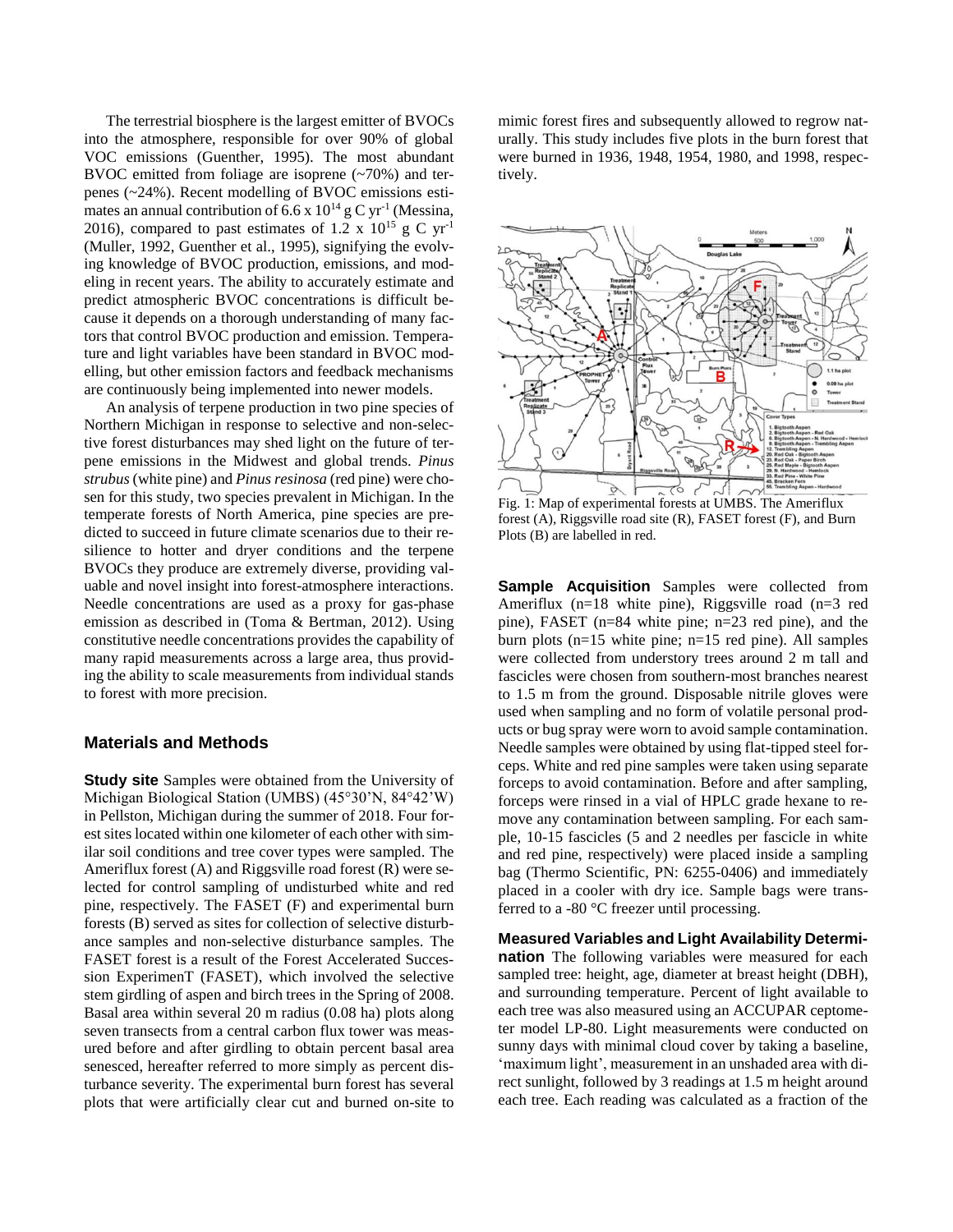baseline measurement and the three measurements were averaged to obtain the percent light availability of each tree.

**Sample Processing** Needles were removed from the sampling bag, cut into approximately 5mm pieces. Fascicle ends were discarded. Approximately 0.2 g of fresh needle mass was weighed on weigh paper using an analytical balance. Needle trimmings were transferred to a 7 mL glass scintillation vial with PTFE-line screw-cap lids. 2.0 mL HPLC grade hexane with 100 uM tridecane internal standard was added to each vial for liquid extraction of terpenes from the needle samples. Vials were placed in an isotemp water bath, set at 23.0 °C for 24 hours. After incubation, samples were centrifuged at 3000 rpm for 5 minutes and supernatant was transferred to a gas chromatograph autosampler vial to be analyzed via GC-MS. The vials containing the needle samples were placed in a drying oven for 24 hours to obtain dry needle mass after extraction.

**Gas Chromatography-Mass Spectrometry Calibration and Analysis** Instrumentation for analysis included a Thermo Scientific Trace 1310 Gas Chromatograph with a Thermo TG5 MS 45 m column (ID: 0.25 mm, film: 0.25 μm) and a Thermo Scientific ISQ LT Single Quadrupole Mass Spectrometer. The GC oven settings used for white and red pine are tabulated below, with an additional column bake implemented at the end of white pine sample analysis to reduce column build-up of heavy terpene compounds.

| No. | Retention  | Rate                     | Target              | Hold Time |
|-----|------------|--------------------------|---------------------|-----------|
|     | Time (min) | $(^{\circ}C/\text{min})$ | Value $(^{\circ}C)$ | (min)     |
|     | 0.00       | Run                      |                     |           |
| 2   | 4.00       | 0.00                     | 70.0                | 4.00      |
| 3   | 19.00      | 4.00                     | 130.0               | 0.00      |
| 4   | 29.00      | 7.00                     | 200.0               | 0.00      |
| 5   | 40.67      | 15.00                    | 300.0               | 5.00      |

Table 1: GC oven settings for white pine FASET samples. Total run time 44.00 minutes.

| No. | Retention  | Rate             | Target              | Hold Time |
|-----|------------|------------------|---------------------|-----------|
|     | Time (min) | $\mathrm{C/min}$ | Value $(^{\circ}C)$ | (min)     |
|     | 0.00       | Run              |                     |           |
| 2   | 4.00       | 0.00             | 70.0                | 4.00      |
| 3   | 19.00      | 4.00             | 130.0               | 0.00      |
|     | 29.00      | 7.00             | 200.0               | $0.00 -$  |

Table 2: GC oven settings used for red pine FASET samples and burn plot samples. Total run time of 30.00 minutes.

Calibration was conducted using authentic monoterpene and sesquiterpene standards. (1R)-(+)-α-Pinene, Camphene, (1S)-(-)-β-Pinene, β-Myrcene, α-Phellandrene, 3-Carene, Limonene, Terpinolene, β-Caryophyllene, α-Humulene were purchased from... A 500 μM stock solution containing

the authentic standards was created and serially diluted to create 250 μM, 100 μM, 40 μM, and 5 μM solutions. HPLC grade hexane with a 100μM internal standard was used as the solvent for each dilution. Averaged calibrations of monoterpenes or sesquiterpenes were used for calculations of compounds for which there was no authentic standard available. For the calibration of Germecrene D-4-ol, elemental mass spectrometry was used… The calibrations for each instrument method were used for samples that were run with the same method. Linear regression provided an equation that was used to calculate the concentrations of each compounds in the pine needle samples. An excel LINEST array function was used to obtain slope, slope error, and standard deviations for each calibration.

**Statistical Analysis** SPSS software was used for statistical analysis. A normality test was run on all samples and least-squares linear regression was used for statistical significance. Linear regression analysis of terpene concentrations against other possibly confounding variables such as light availability was also conducted.

### **Results**

**Species-Specific Terpene Production** An analysis of terpene composition of red and white pine shows that the two species produce different absolute terpene concentrations as well as unique proportions of individual terpenes (Fig. 2). Averaging the sums of the concentrations of terpenes found in the needles of white pine showed that they consist of 63.8% monoterpenes, 21.1% sesquiterpenes, and 15.0% sesquiterpenols, which are alcohol derivatives of sesquiterpenes. In comparison to the variety of terpene compounds that are produced by white pine, red pine displays a more homogeneous terpene pool. On average, monoterpenes in red pine samples constitute over 95% of total terpenes produced. Total sesquiterpenes and sesquiterpenols in red pine needle samples were 4.1% and 0.1% of the total pool, respectively. Of the individual terpene compounds produced, α-pinene was the most abundant in white pine, constituting 36.7% of the total terpenes, whereas β-pinene was the predominant terpene in red pine, accounting for over 50%. Furthermore, red and white pine produce distinctly different proportions of sesquiterpenols, alcohol derivatives of sesquiterpenes. Germecrene D-4-ol was observed to be the predominant component in white pine, making up 12.4% of the total terpenes, but only trace amounts of sesquiterpenols were observed in red pine samples.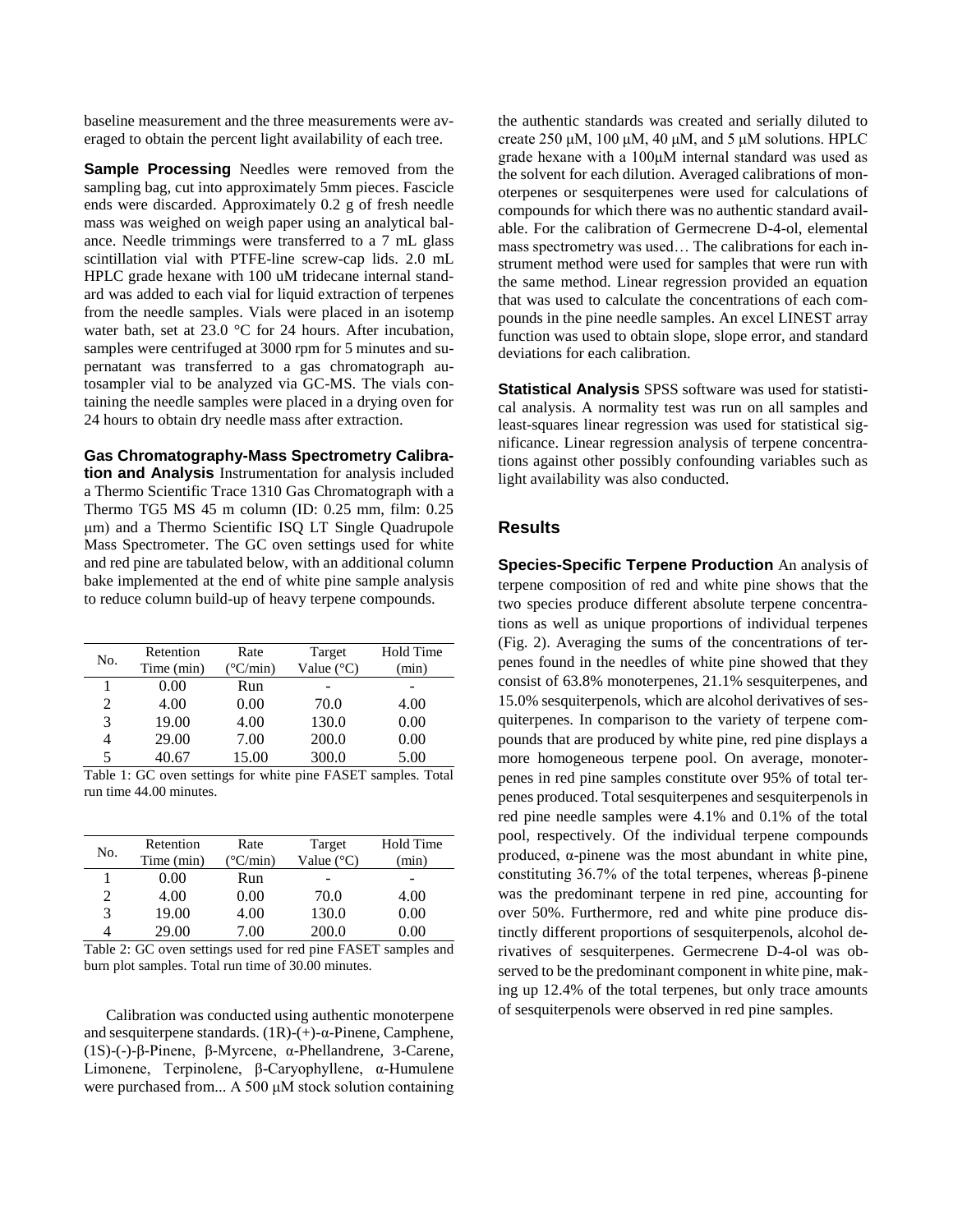

Fig. 2: Percent composition of major terpenes in the needles of white pine (A) and red pine (B) as well as proportions of individual terpene in the needles of white pine (C) and red pine (D) averaged from all analyzed samples.

**Terpene Concentrations as a Function of Selective Disturbance** Total terpene concentrations increased linearly in response to selective forest disturbance in the white pine samples obtained from the FASET experimental forest (Fig. 3A). This response holds true for statistical analysis of monoterpenes (p = 0.004,  $R^2$  = 0.08), sesquiterpenes (p = 0.001,  $R^2$  =

0.10), and sesquiterpenols ( $p = 0.018$ ,  $R^2 = 0.06$ ). In contrast to the response of white pine to disturbance, there was not found to be a significant response of terpene production in red pine to selective disturbance (Fig. 3B). Similarly, there was no trend for monoterpenes ( $p = 0.55$ ,  $R^2 = 0.01$ ) or sesquiterpenes ( $p =$  $0.31, R^2 = 0.03$ .



Fig. 3: Total terpene concentrations (umol/DWg) of white pine (A) and red pine (B) in FASET and undisturbed forests as a function of disturbance severity, averaged by plot.  $\mathbb{R}^2$  and p-value were obtained using all obtained samples.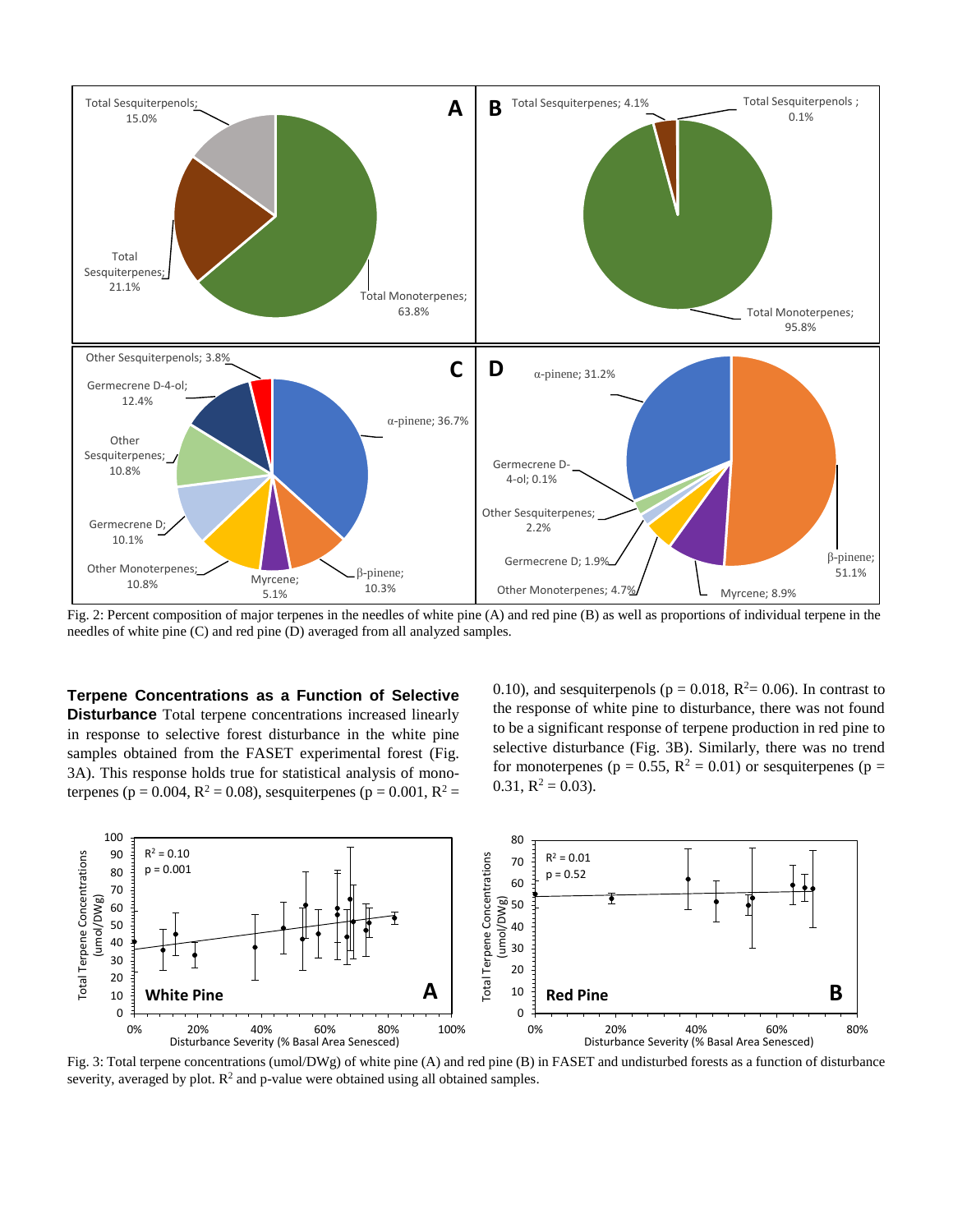**Terpene Production in Response to Non-Selective Disturbance** In the burn plots, it was found that white pine total terpene production was greatest in plots that had been disturbed more recently and that concentrations decreased nearlysignificantly over time since the non-selective stand removal and burn-type disturbance occurred (Fig. 4). Further statistical analysis shows that white pine monoterpene production decreased significantly over time since disturbance, whereas sesquiterpene production showed no significant trend. Interestingly, sesquiterpenols displayed a upward trend over time since burn rather than downward.



Fig. 4: White pine total terpene (without sesquiterpenols) (A), monoterpene (B), sesquiterpene (C), and sesquiterpenol (D) concentrations (umol/DWg) in response to time since non-selective cut and burn forest disturbance, averaged by plot. R2 and p-value were obtained using all obtained samples.

In the red pine samples, similarly to the response, or lack thereof, to selective forest disturbance, there was no significant response in terpene production as a function of time since burn (Fig. 5). This was consistent among monoterpenes ( $p = 0.75$ ,  $R^2 = 0.01$ ) and sesquiterpenes ( $p = 0.71$ ,  $R^2$  $= 0.01$ ).



Fig. 5: Total sesquiterpenols concentrations (umol/DWg) of red pine in burn plot forests as a function of time since burn, averaged by plot. R2 and p-value are obtained using all data points.

## **Discussion**

Although they are closely related species, white and red pine are observed to have vastly different correlations between terpene concentrations and disturbance severity. Changes in constitutive leaf concentrations may indicate a unique chemical production response to forest disturbance that begs further investigation. Furthermore, constitutive leaf levels are used as a proxy for gas-phase emissions, but a comparison of these data to direct emission measurements in response to forest disturbance would provide a valuable step toward a more complete model.

White pine terpene production is split between monoterpenes, sesquiterpenes, and sesquiterpenols, whereas red pine terpene products are dominated almost entirely by monoterpenes, which are more volatile than sesquiterpenes and are typically more reactive (Atkinson, 1998). Furthermore, the total concentration of terpenes was found to be, on average, more than 25% greater in red pine than in white pine. This species-specific terpene production may indicate a need for consideration in forest management practices, especially in pine plantation decisions, as greater production of monoterpenes by red pine may adversely impact regional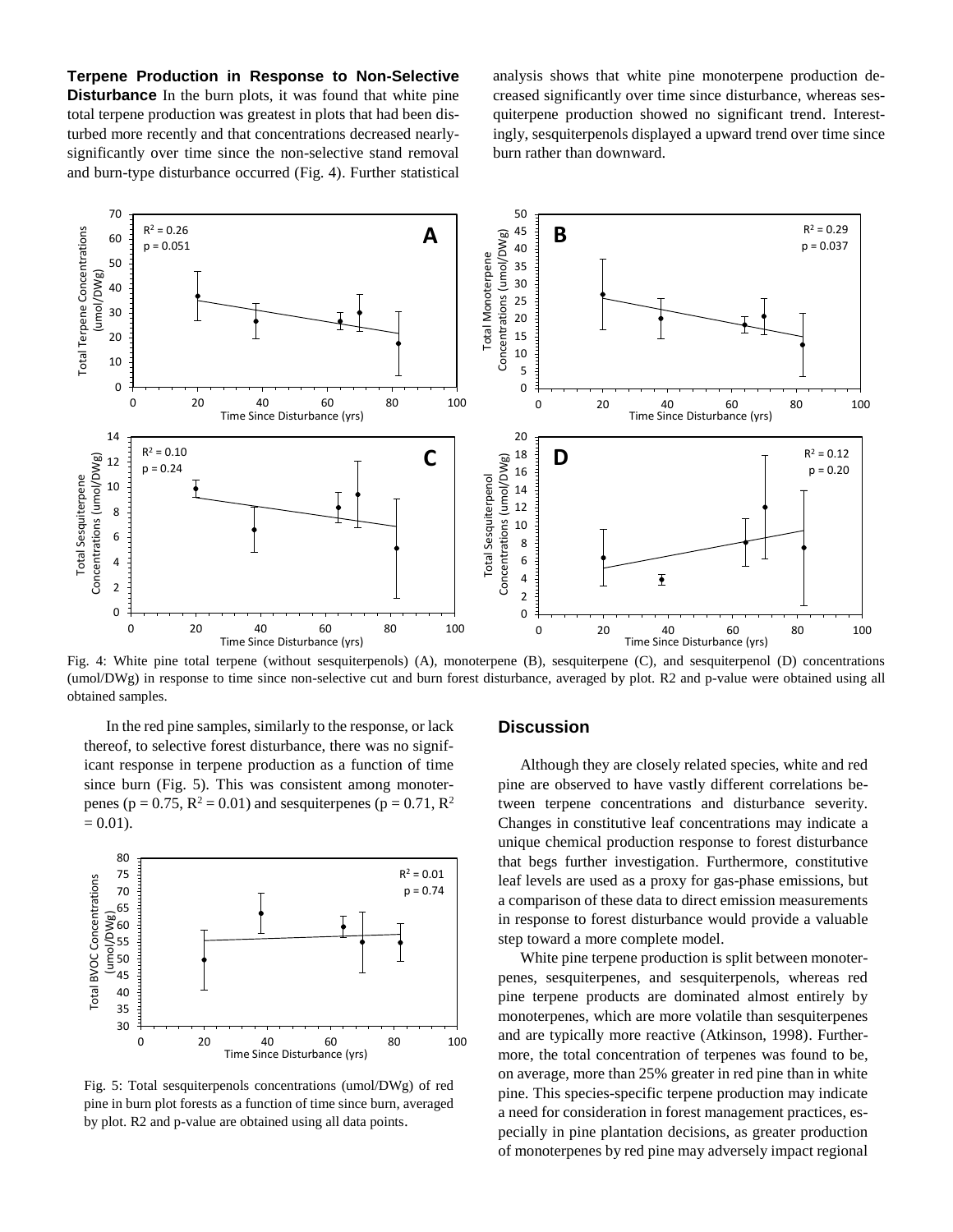ozone production and air quality in areas where anthropogenic sources of  $NO<sub>x</sub>$  are present.

The relatively high constitutive levels of sesquiterpenols, predominately germecrene D-4-ol, found in white pine but not red pine is also a mystery. Germecrene D-4-ol is especially curious due to its opposite trend of production in response to time since burn compared to all other terpene compounds. This may suggest that Germecrene D-4-ol serves a physiological role in pine species distinct from other terpene compounds.

The observed species-specific responses to forest disturbance further support the complexity involved in predicting and modeling BVOC within forests. In general, red pine displayed no significant response in terpene production in response to disturbance. Conversely, white pine were observed to respond to forest disturbances with increased terpene production in the case of more recent and more severe disturbances. The temporal nature of the terpene production response is visible in the burn plot chronosequence samples obtained from the experimental burn plots, but the longterm response of white pine to selective disturbance is not known. A longer study with annual analysis of the same

trees over time after a selective disturbance would be necessary for an investigation of long-term effects.

Forest disturbance as a driver of changes in BVOC production is a relatively new concept. Rather than a single variable, forest disturbance is a mixture of changing variables, thus creating a desire to know what components of forest disturbance cause the change in forest chemical composition. In this study, several variables were measured to test if any were correlated with forest disturbance or terpene production. There was found to be no statistical correlation between terpene concentrations and tree age, height, temperature, or DBH. However, it was found that light availability was positively correlated with the severity of disturbance and terpene concentrations increased with light availability (Fig. 6). The relationship between light available and disturbance severity is likely a result of canopy gap formation following tree mortality. The relationship between light availability and terpene concentration is also plausible as a result of increase in photosynthetic activity. This, however, does not adequately explain the magnitude of increased terpene concentrations in highly disturbed tree samples.



Fig. 6: (A) The percent of total light available to understory white pine trees as a function of disturbance severity in FASET and Ameriflux forests, averaged by plot. (B) The total terpene concentrations in white pine in the FASET forest as a function of percent of total light available. R2 and p-value are obtained using all data points.

In Fig. 3A, showing total terpene production by white pine as a function of forest disturbance,  $R^2 = 0.10$ , suggesting that forest disturbance explains about 10% of the variation in the total terpene production. When plotted as a function of light availability, this provides  $R^2 = 0.04$ , suggesting light availability explains about 4% of the variation in total terpene production. Therefore, there is an approximately 6% gap in explanatory power that is provided by disturbance severity that light availability does not account for. This then leads us to the conclusion that there is either an intrinsic property of forest disturbance that explains the variation in terpene production or that there is some other component of

forest disturbance that is involved. Future studies of BVOC production in response to forest disturbance may look to explore this gap in explanatory power. Variables, such as nutrient availability and nutrient competition in disturbed forests could provide a basis for a deeper understanding.

#### **References**

Arneth, A., Schurgers, G., Lathiere, J., Duhl, T., Beerling, D. J., Hewitt, C. N., ... & Guenther, A. (2011). Global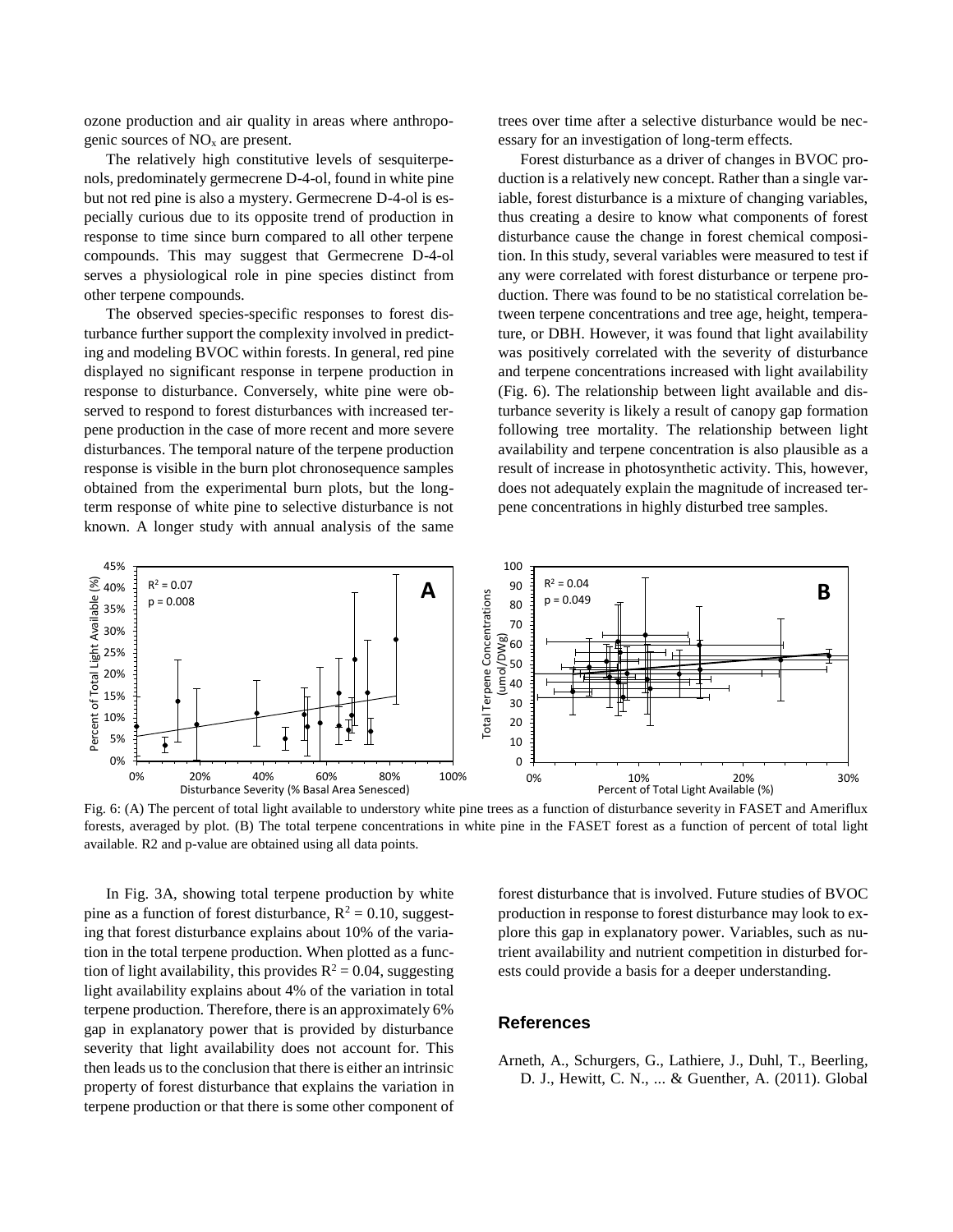terrestrial isoprene emission models: sensitivity to variability in climate and vegetation. Atmospheric Chemistry and Physics, 11(15), 8037-8052.

- Atkinson, Roger. "Atmospheric chemistry of VOCs and NOx." Atmospheric environment 34.12-14 (2000): 2063-2101.
- Andreae, M. O. (2009). A new look at aging aerosols. Science, 326(5959), 1493-1494.
- Curtis, Peter S., and Christopher M. Gough. "Forest aging, disturbance and the carbon cycle." New Phytologist (2018).
- Di Carlo, Piero, et al. "Missing OH reactivity in a forest: Evidence for unknown reactive biogenic VOCs." Science304.5671 (2004): 722-725.
- Drewniak, Beth A., et al. "Simulated changes in biogenic VOC emissions and ozone formation from habitat expansion of Acer Rubrum (red maple)." Environmental Research Letters 9.1 (2014): 014006.
- Flores, Rosa M., and Paul V. Doskey. "Estimating terpene and terpenoid emissions from conifer oleoresin composition." Atmospheric Environment 113 (2015): 32-40.
- Gershenzon, J., & Dudareva, N. (2007). The function of terpene natural products in the natural world. Nature chemical biology, 3(7), 408.
- Guenther, Alex, et al. "A global model of natural volatile organic compound emissions." Journal of Geophysical Research: Atmospheres 100.D5 (1995): 8873-8892.
- Guenther, Alex, et al. "Natural emissions of non-methane volatile organic compounds, carbon monoxide, and oxides of nitrogen from North America." Atmospheric Environment34.12-14 (2000): 2205-2230.
- Hack, Samantha. (2017). "The effect of climate-induced forest disturbance on biogenic volatile organic compound (BVOC) concentrations in understory white pine (Pinus strobus).".
- Kesselmeier, J., & Staudt, M. (1999). Biogenic Volatile Organic Compounds (VOC): An Overview on Emission, Physiology and Ecology. Journal of Atmospheric Chemistry, 33(1), 23-88.
- Kharin, Viatcheslav V., et al. "Changes in temperature and precipitation extremes in the CMIP5 ensemble." Climatic change 119.2 (2013): 345-357.
- Laothawornkitkul, J., Taylor, J. E., Paul, N. D., & Hewitt, C. N. (2009). Biogenic volatile organic compounds in the Earth system. New Phytologist, 183(1), 27-51.
- Lerdau, Manuel, et al. "Monoterpene emission from ponderosa pine." Journal of Geophysical Research: Atmospheres 99.D8 (1994): 16609-16615.
- Lerdau, Manuel, et al. "Ecological controls over monoterpene emissions from Douglas‐fir (Pseudotsuga menziesii)." Ecology76.8 (1995): 2640-2647.
- Lerdau, Manuel, Alex Guenther, and Russ Monson. "Plant production and emission of volatile organic compounds." Bioscience 47.6 (1997): 373-383.
- Loreto, F., Förster, A., Dürr, M., Csiky, O., & Seufert, G. (1998). On the monoterpene emission under heat stress

and on the increased thermotolerance of leaves of Quercus ilex L. fumigated with selected monoterpenes. Plant, Cell & Environment, 21(1), 101-107.

- Loreto, F., & Velikova, V. (2001). Isoprene Produced by Leaves Protects the Photosynthetic Apparatus against Ozone Damage, Quenches Ozone Products, and Reduces Lipid Peroxidation of Cellular Membranes. Plant Physiology, 127(4), 1781-1787. Retrieved from http://www.jstor.org/stable/4280247
- Messina, Palmira, et al. "Global biogenic volatile organic compound emissions in the ORCHIDEE and MEGAN models and sensitivity to key parameters." Atmospheric Chemistry and Physics 16.22 (2016): 14169-14202.
- Ng, N. L., Kroll, J. H., Keywood, M. D., Bahreini, R., Varutbangkul, V., Flagan, R. C., ... & Goldstein, A. H. (2006). Contribution of first-versus second-generation products to secondary organic aerosols formed in the oxidation of biogenic hydrocarbons. Environmental science & technology, 40(7), 2283-2297.
- NOAA. "How do we know the Earth's climate is warming?". Global Climate Change Indicators. National Oceanic and Atmospheric Administration. Obtained from https://www.ncdc.noaa.gov/monitoring-references/faq/indicators.php
- Nogués, I., et al. "Drought and soil amendment effects on monoterpene emission in rosemary plants." Science of the Total Environment 538 (2015): 768-778.
- Ortega, John, and Detlev Helmig. "Approaches for quantifying reactive and low-volatility biogenic organic compound emissions by vegetation enclosure techniques– Part A." Chemosphere 72.3 (2008): 343-364.
- Peñuelas, Josep, and Michael Staudt. "BVOCs and global change." Trends in plant science 15.3 (2010): 133-144.
- Pfister, G. G., Emmons, L. K., Hess, P. G., Lamarque, J. F., Orlando, J. J., Walters, S., ... & Lawrence, P. J. (2008). Contribution of isoprene to chemical budgets: A model tracer study with the NCAR CTM MOZART‐4. Journal of Geophysical Research: Atmospheres, 113(D5).
- Ren, Yuan, et al. "Air quality and health effects of biogenic volatile organic compounds emissions from urban green spaces and the mitigation strategies." Environmental Pollution230 (2017): 849-861.
- Riipinen, I., Yli-Juuti, T., Pierce, J. R., Petäjä, T., Worsnop, D. R., Kulmala, M., & Donahue, N. M. (2012). The contribution of organics to atmospheric nanoparticle growth. Nature Geoscience, 5(7), 453.
- Schnee, C., Köllner, T. G., Held, M., Turlings, T. C., Gershenzon, J., & Degenhardt, J. (2006). The products of a single maize sesquiterpene synthase form a volatile defense signal that attracts natural enemies of maize herbivores. Proceedings of the National Academy of Sciences, 103(4), 1129-1134.
- Seidl, Rupert, et al. "Forest disturbances under climate change." Nature climate change 7.6 (2017): 395.